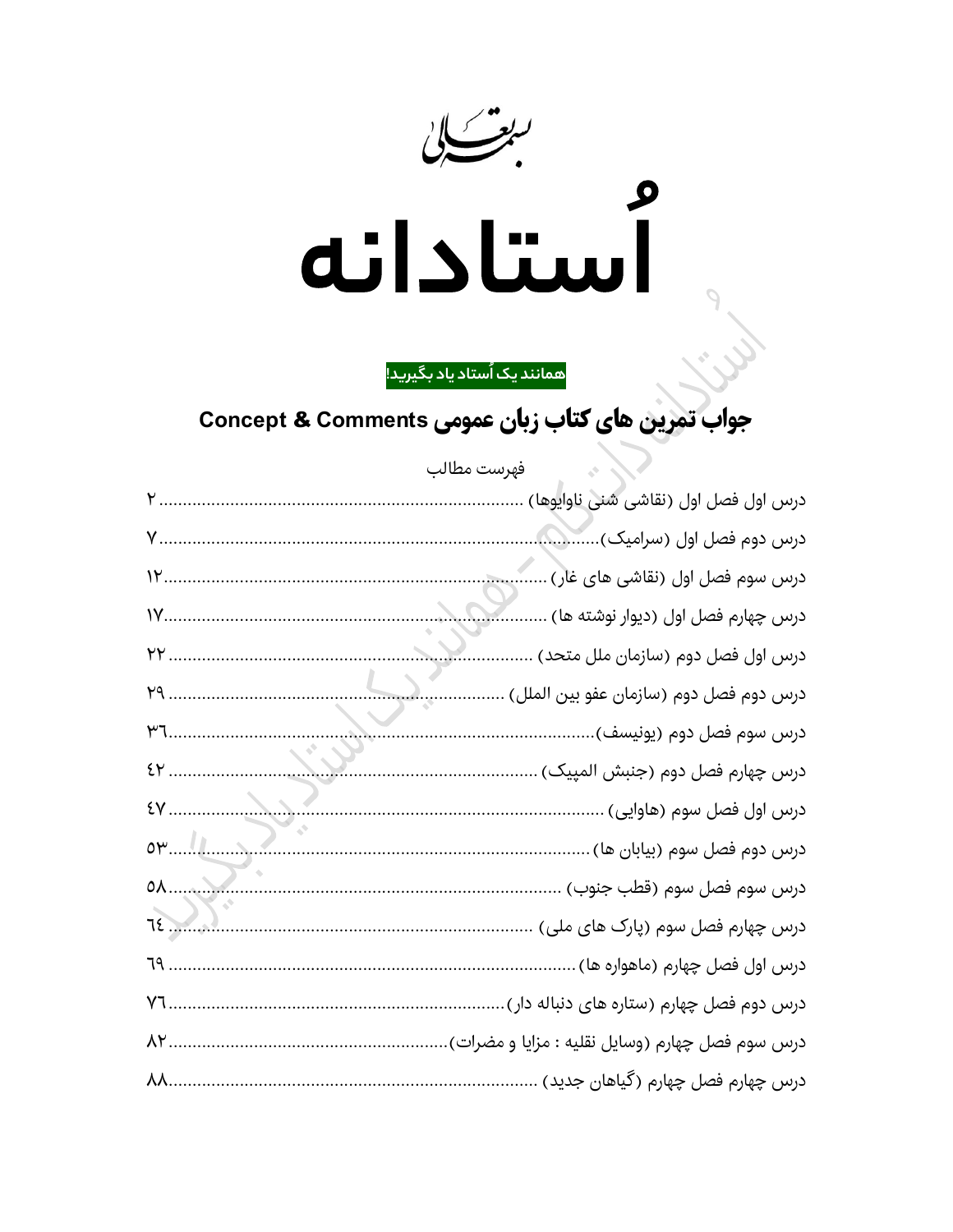و مانند يک اُستاد ياد بگير*ي*د! **```** ستاد ياد بگير*ي*د!  $\diamondsuit$ 

## **درس اول فصل اول (نقاشی شنی ناوایوها)**<br>جواب تمرین ها

 $\ddot{\mathbf{y}}$ 

## a

- 1. proper
- Y. one-on-one
- **M.** controversy
- $\mathfrak{e}$ . ratio
- $\Delta$ . landscape
- 6. original
- 7. harshly
- 8. assistant
- 9. ancestors
- 10. well-being
- 11. evil
- 12. tapestries

 $\mathsf{b}$ 

1. adapt

- Y. respect
- 3. promises
- $\mathfrak{e}$ . heal
- $\Delta$ . imperative
- 6. extensively



Job .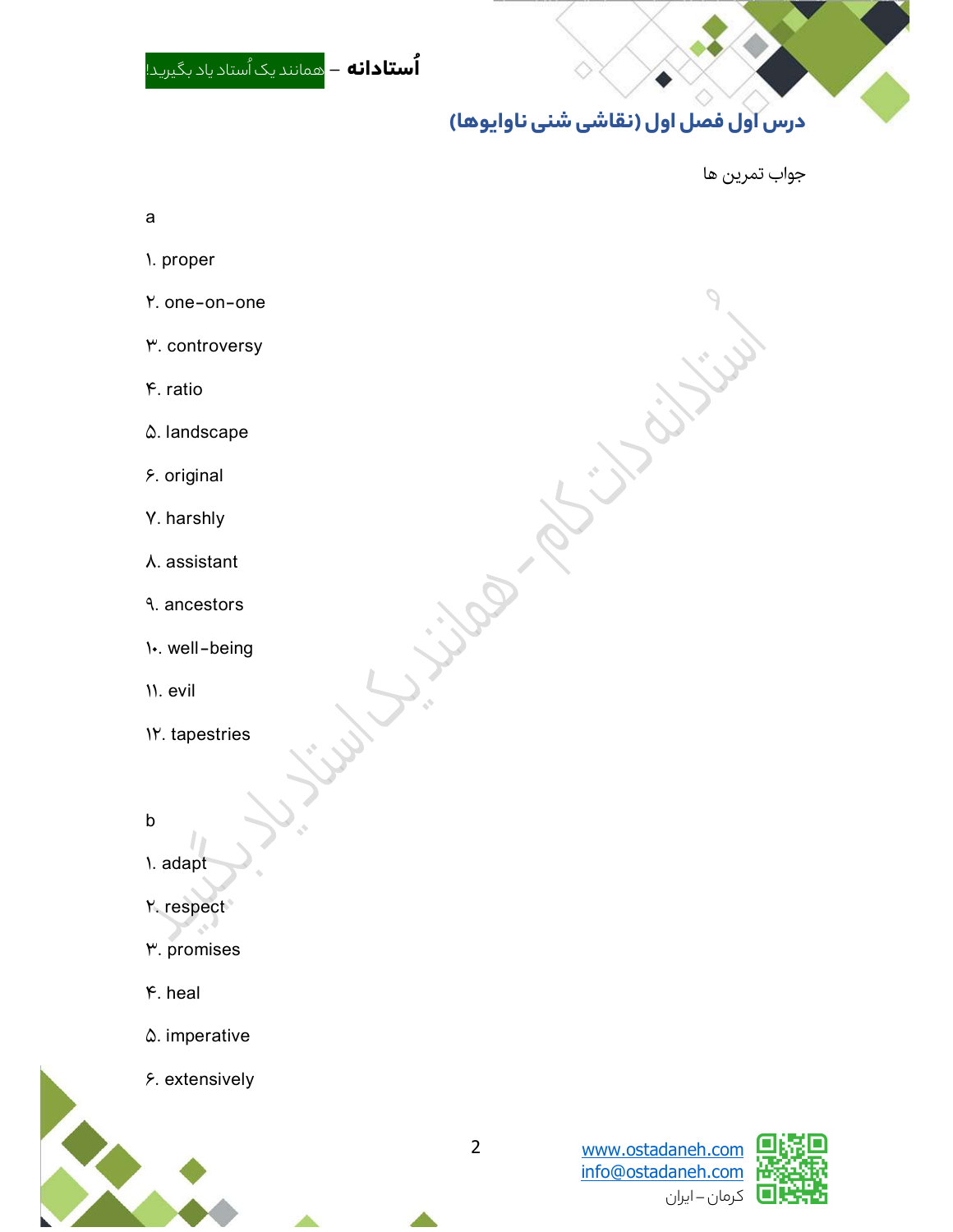

1. the cold, northern region that is now part of western Canada and

Alaska

2. The sick person sits directly on the sand painting so that it can serve as



www.ostadaneh.com 3 info@ostadaneh.com Kerman, Iran